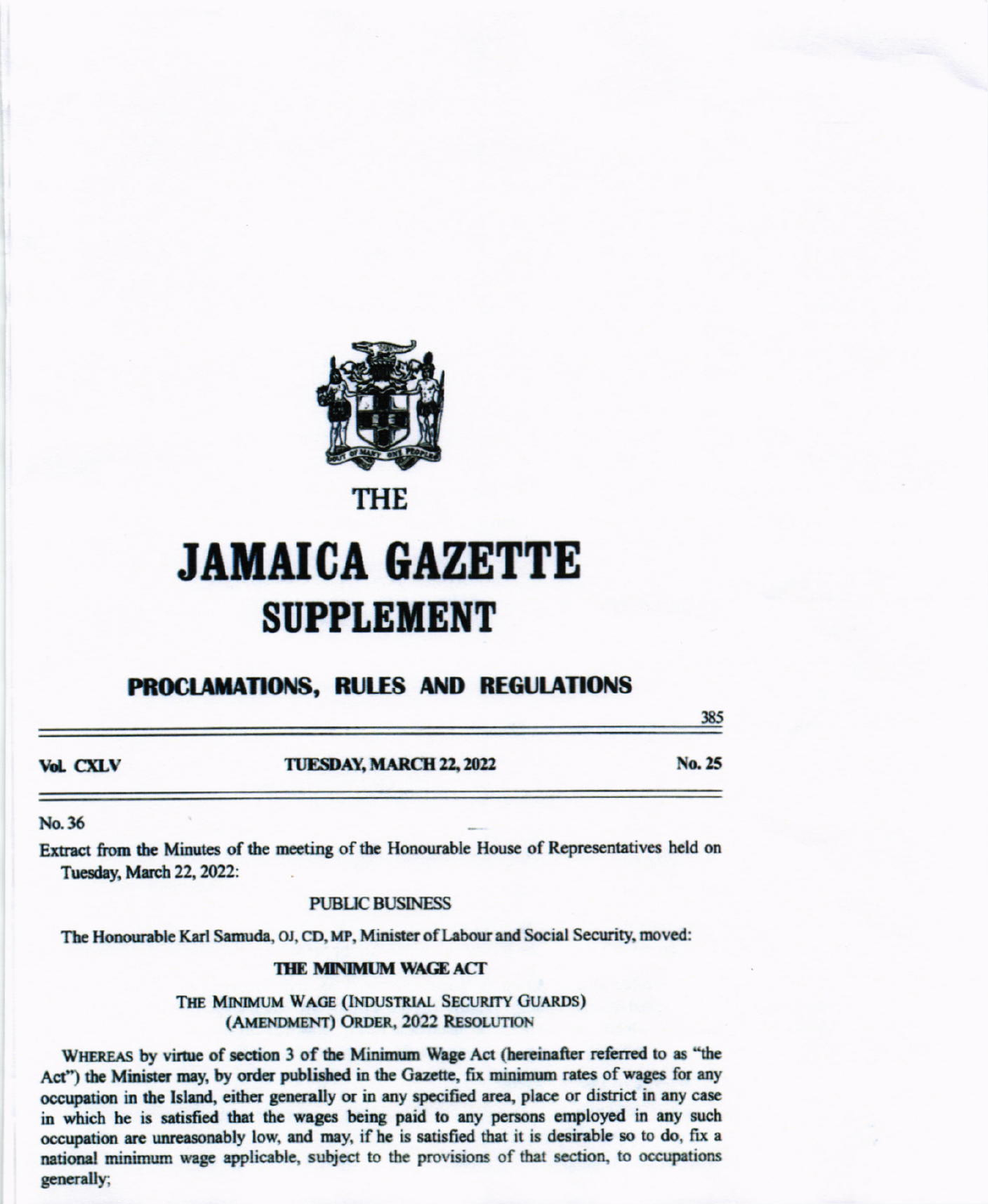AND WHEREAS, pursuant to subsection (3) of section 3 of the Act, the Minister may by order vary or cancel a minimum wage:

AND WHEREAS ou ine 9th day of March, 2022, the Minister made the Minimum Wage (Industrial Security Guards) (Amendment) Order, 2022;

AND WHEREAS it is provided by subsection (5) of section 3 of the Act that an order made under that section in relation to a national minimum wage shall be subject to affirmative resolution of the House of Representatives:

AND WHEREAS it is desirable that the Minimum Wage (Industrial Security Guards) (Amendment) Order, 2022, be affirmed by resolution:

NOW, THEREFORE, BE IT RESOLVED by this Honourable House as follows:-

1. This Resolution may be cited as the Minimum Wage (Industrial Security Guards) (Amendment) Order, 2022, Resolution.

2. The Minimum Wage (Industrial Security Guards) (Amendment) Order, 2022, which was laid on the Table of the House on the 10th day of March, 2022, is hereby affirmed.

Mr. Julian Robinson also spoke on the motion.

Seconded by: Miss Tamika Davis.

Agreed to.

I certify that the above is a true extract from the Minutes.

VALERIE A. CURTIS, CD, BH(M), JP **Clerk to the Houses** 

#### **THE MINIMUM WAGE ACT**

# THE MINIMUM WAGE (INDUSTRIAL SECURITY GUARDS) (AMENDMENT) ORDER, 2022

In exercise of the powers conferred upon the Minister by section 3 of the Minimum Wage Act, and of every other power hereunto enabling, the following Order is hereby made:-

1. This Order may be cited as the Minimum Wage (Industrial Security Guards) (Amendment) Order, 2022, and shall be read and construed as one with the Minimum Wage (Industrial Security Guards) Order, 1982 (hereinafter referred to as the "principal Order") and all amendments thereto, and shall come into operation on the 1st day of April, 2022.

2. Paragraph 4 of the principal Order is amended-

- $(a)$ by deleting the words "1st day of August, 2018" and substituting therefor the words "1st day of April, 2022";
- in sub-paragraph (a), by deleting the numerals "\$242.50" and substituting  $(b)$ therefor the numerals "\$262.50".

386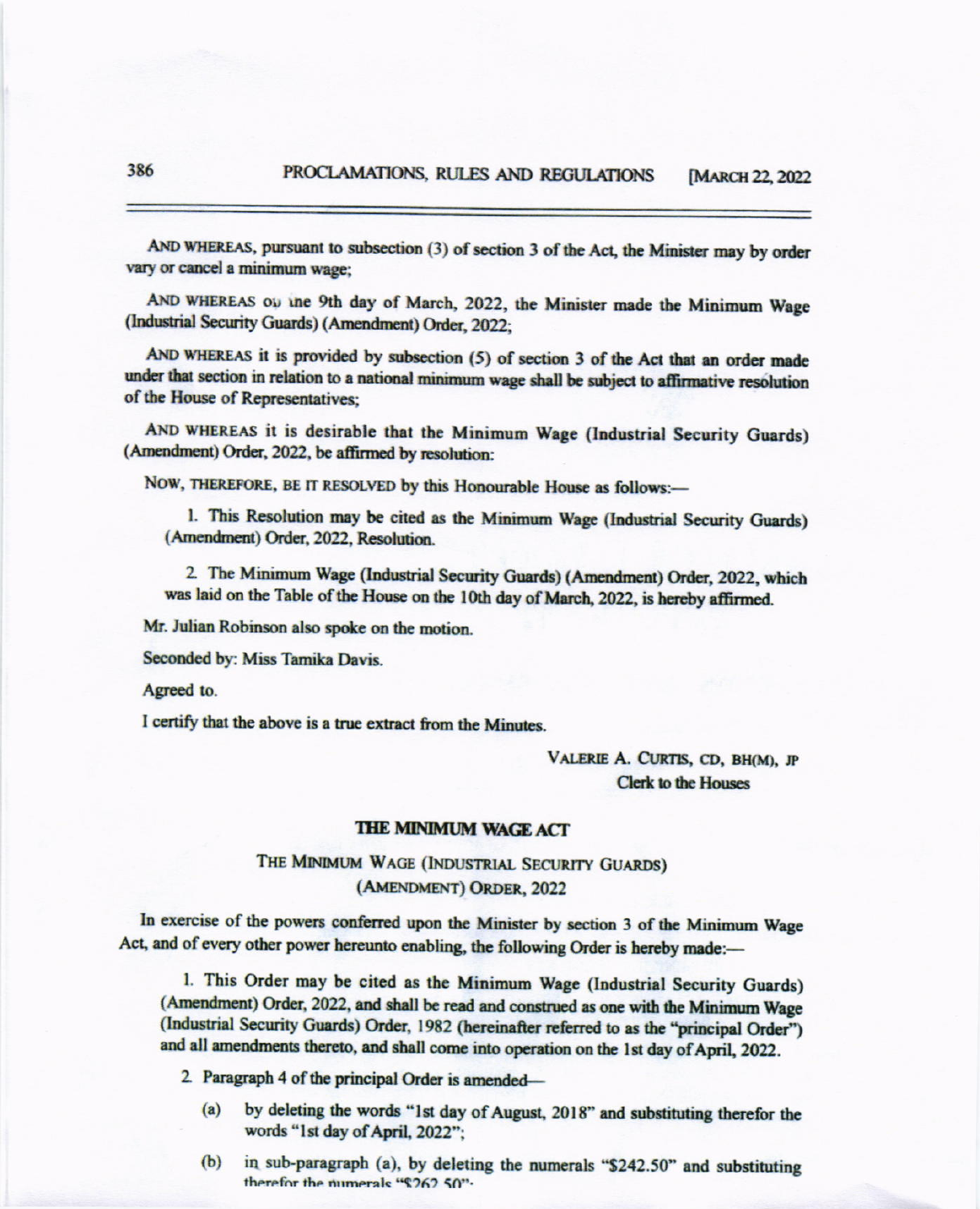- (c) in sub-paragraph (b), by deleting the numerals "\$363.75" and substituting therefor the numerals "\$393.75": and
- (d) in sub-paragraph (c), by deleting the numerals "\$485.00" and substituting therefor the numerals "\$525.00"

3. The principal Order is amended by deleting paragraph 6 and substituting therefor the following paragraph-

" 6. With effect from the 1st day of April, 2022, the employer of an industrial security guard shall pay to that industrial security guard, in addition to the minimum wage specified in paragraph 4-

- $(a)$ a laundry allowance at the rate of \$47.62 for each hour of work done by that industrial security guard;
- a firearm premium allowance of \$51.95 for each hour of work done by  $(b)$ that industrial security guard where he carries a firearm;
- (c) a dog holder's premium allowance of \$35.72 for each hour of work done by that industrial security guard with a dog.".

4. Paragraph 8 of the principal Order is amended-

- by deleting the words "1st day of August, 2018" and substituting therefor the  $(a)$ words "1st day of April, 2022": and
- in sub-paragraph (a) by deleting the words "two million seven hundred and  $(b)$ fifty thousand" and substituting therefor the words "two million nine hundred and seventy-six thousand".

Dated this 9th day of March, 2022.

## **KARL SAMUDA** Minister of Labour and Social Security.

## THE MINIMUM WAGE ACT

HE MINIMUM WAGE (INDUSTRIAL SECURITY GUARDS) (AMENDMENT) ORDER, 2022 RESOLUTION

WHEREAS, by virtue of section 3 of the Minimum Wage Act (hereinafter referred to as the Act) the Minister may, by order published in the Gazette, fix minimum rates of wages for any occupation in the Island either generally or in any specified area, place or district in any case in which he is satisfied that the wages being paid to any persons employed in any such occupation are unreasonably low, and may, if he is satisfied that it is desirable so to do, fix a national minimum wage applicable, subject to the provisions of that section, to occupations generally:

AND WHEREAS pursuant to subsection (3) of section 3 of the Act the Minister may by order very or cancel a minimum wege-